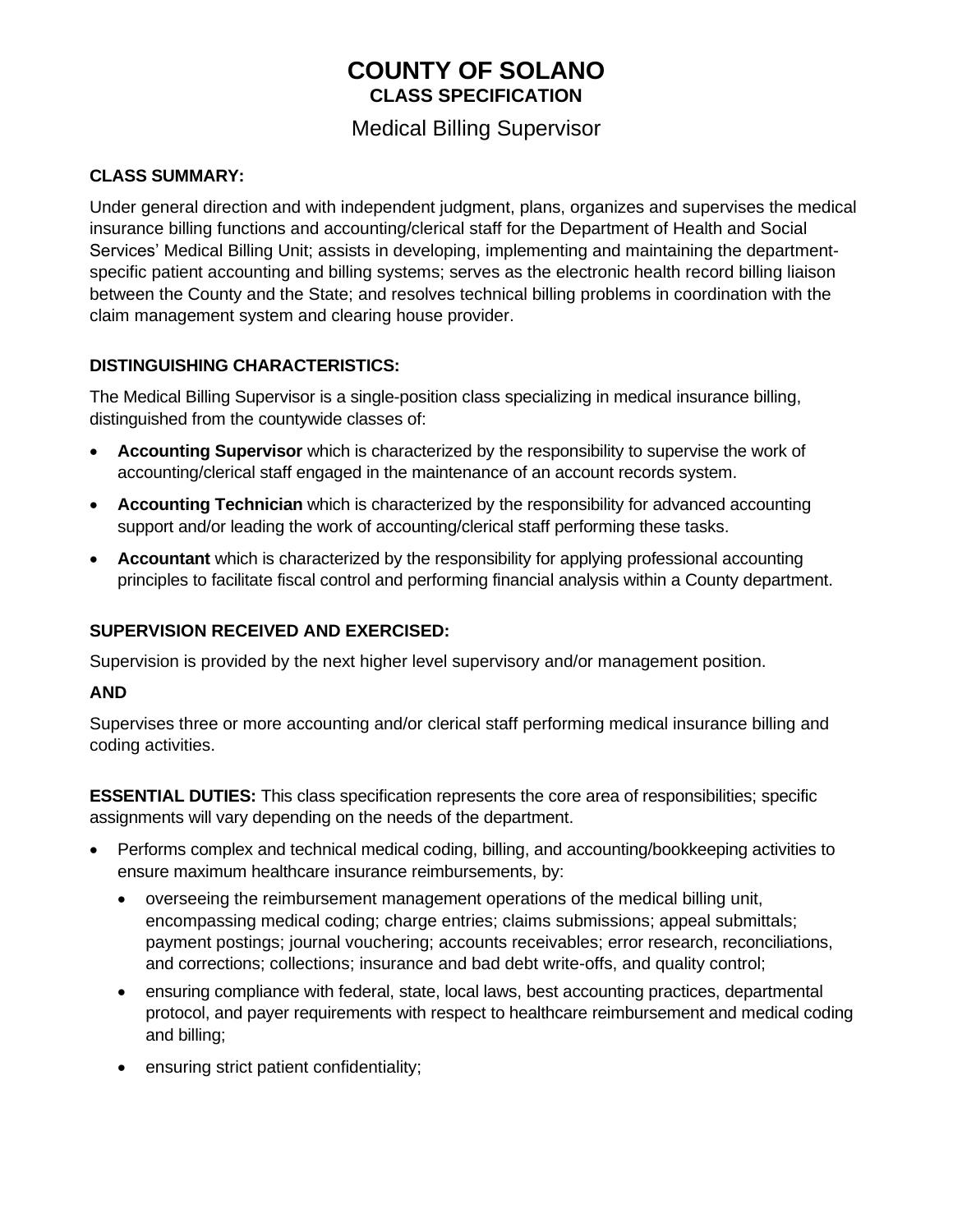- reviewing and interpreting operational data to assess need for procedural revisions and enhancements; analyzing trends impacting charges, coding, collection, and accounts receivable; taking appropriate action to realign staff and revise policies and procedures;
- serving as the expert and go-to person for all coding and billing processes; serving as the electronic health record billing liaison; maintaining library of information/tools related to documentation guidelines and coding;
- auditing medical coding and billings, claims, and accounting procedures and systems; identifying and resolving technical problems and workflow inefficiencies; and developing workflow improvements for claim transmissions and reconciliations;
- producing and presenting billing activities and related statistical/financial reports; explaining procedures and discrepancies to county, state, and federal auditors as necessary; and
- participating in the design and implementation of specific systems to enhance revenue and operating efficiency; and working with the County's Information Technology department and vendors to revise, update, and maintain the medical billing and records systems.
- Performs full-scope, front-line supervisory duties over billing, accounting, and clerical staff assigned to the Medical Billing Unit, such as:
	- Recruiting, interviewing, and selecting; training, coaching, and counseling/mentoring; assigning work activities and deadlines; approving leaves; establishing performance standards, evaluating performance levels; recognizing work efforts and accomplishments; recommending promotions; and proposing disciplinary actions and terminations;
	- explaining medical billing and accounting processes and applications to staff and others;
	- ensuring new and existing staff receive required formal and on-the-job training; providing and recommending career development and mentoring opportunities;
	- responding to employee concerns and problems; providing instruction and/or guidance to staff in handling difficult or complex work problems; and being available for staff needs; and
	- communicating, supporting, and enforcing County and Department policies and procedures.
- Assists departmental management by:
	- administering the unit's budget; submitting budget recommendations, monitoring expenditures and approving routine purchases;
	- responding to complaints from patients, clients, medical professionals, insurance payors, etc.; recommending changes to improve customer service; and
	- coordinating the work of contractors and consultants with the work of the unit.
- May represent the department in meeting with representatives from various County and non-County organizations, local businesses, patients, clients, and/or with the general public;
- Performs other duties of a similar nature or level as assigned.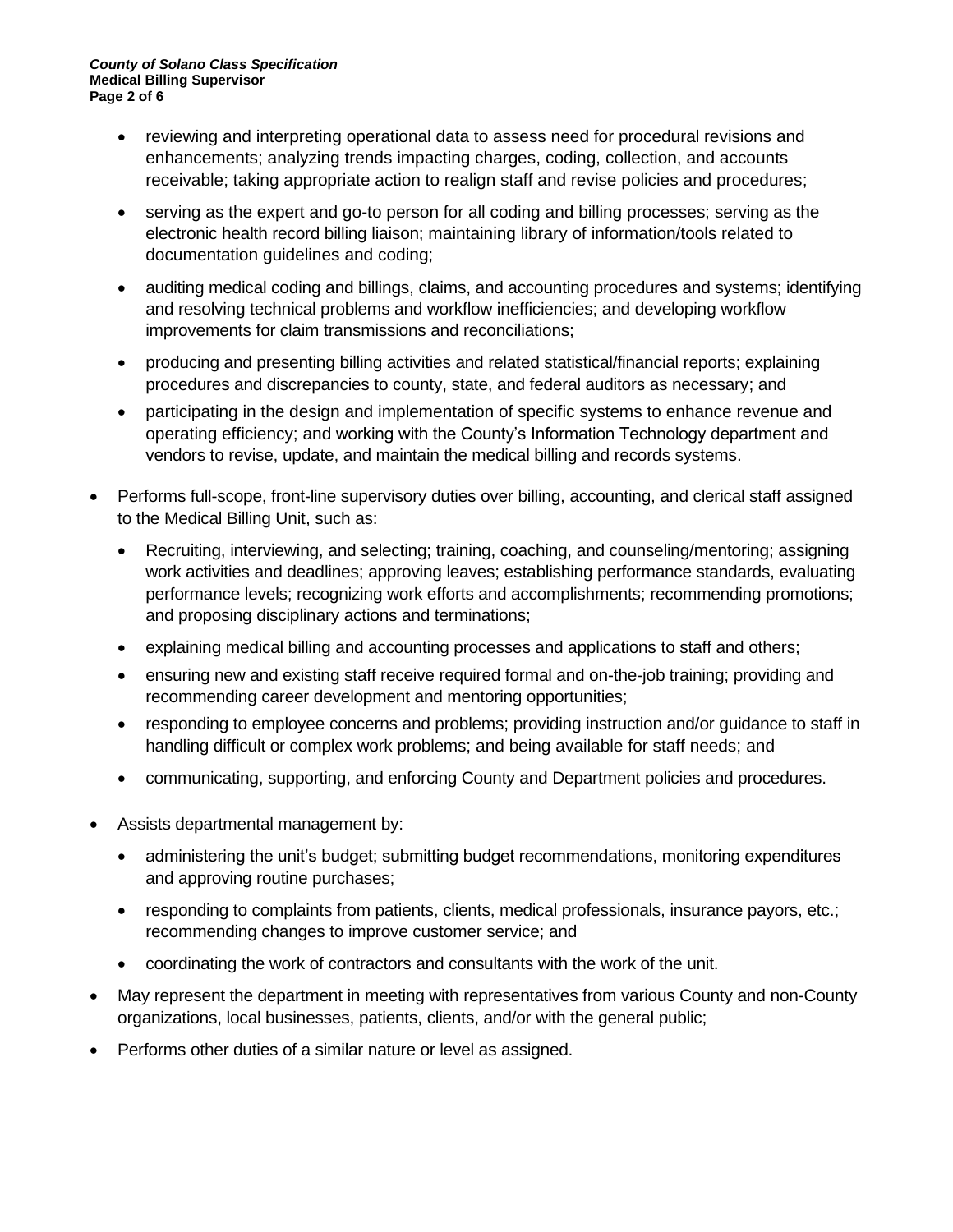#### **EDUCATION AND EXPERIENCE:**

**Education**: Associate degree or equivalent from an accredited college or university with a major in medical billing and coding, healthcare accounting, or a field closely related to the intent of the class. Education must have included healthcare industry rules and regulations and current procedural code sets and guidelines for medical billing and coding;

#### **AND**

**Experience**: Three (3) years of direct experience in medical billing and coding or medical accounts receivables; of which one year must have been lead or supervisory experience in any field.

### **LICENSING, CERTIFICATION AND REGISTRATION REQUIREMENTS:**

- Possession of one (1) of a valid and current certification is required, such as a: Certified Coding Associate (CCA), Certified Coding Specialist (CCS), Certified Documentation Expert-Outpatient (CDEO), Certified Professional Coder (CPC), or related certification from a recognized accredited college, university, or professional association (e.g., American Academy of Professional Coders (AAPC) or American Medical Billing Association (AMBA)).
- The position may require the possession of a California Driver's License, Class C.

**Note**: Employees must keep their licenses, certifications and registrations current while employed in this class and failure to do so may constitute cause for personnel action in accordance with Civil Service Rules and/or applicable bargaining agreement.

#### **REQUIRED KNOWLEDGE, SKILLS AND ABILITIES:**

#### **Knowledge of**:

- Related healthcare industry laws including HIPPA, False Claims Act, Fair Dept Collections Act, and Stark Law.
- Anatomy, physiology, and medical terminology; ICD-10-CM diagnosis codes (Volumes 1 and 2); Current Procedural Terminology (CPT) code sets, Medicare Economic Index (MEI); Prospective Payment System (PPS).
- Healthcare industry's legal and administrative standards; automated healthcare records systems; quality data management; legal and ethical issues; records privacy and confidentiality compliance; record retention; fraud and abuse issues.
- Accounting/bookkeeping practices and techniques specific to medical billing; accounts receivables and collections; revenue codes; status indicators; payment indicators; and proper calculations of payments.
- Medical billing and coding rules and regulations; revenue cycles; claim life cycle, timely filing standards, tracking and follow-up; appeals; denials and denial resolutions; record retention, and record auditing.
- Insurance and payment methods such as managed care; commercial payers; fee-for service; MediCal and Medicare (Parts A, B, C, D); worker's compensation; third party payers (automobile, liability, etc.).
- Reimbursement and collections techniques such as resource-based relative value scale (RBRVS), payer and patient refunds, provider credentialing, accounts receivable, Fair Debt, patient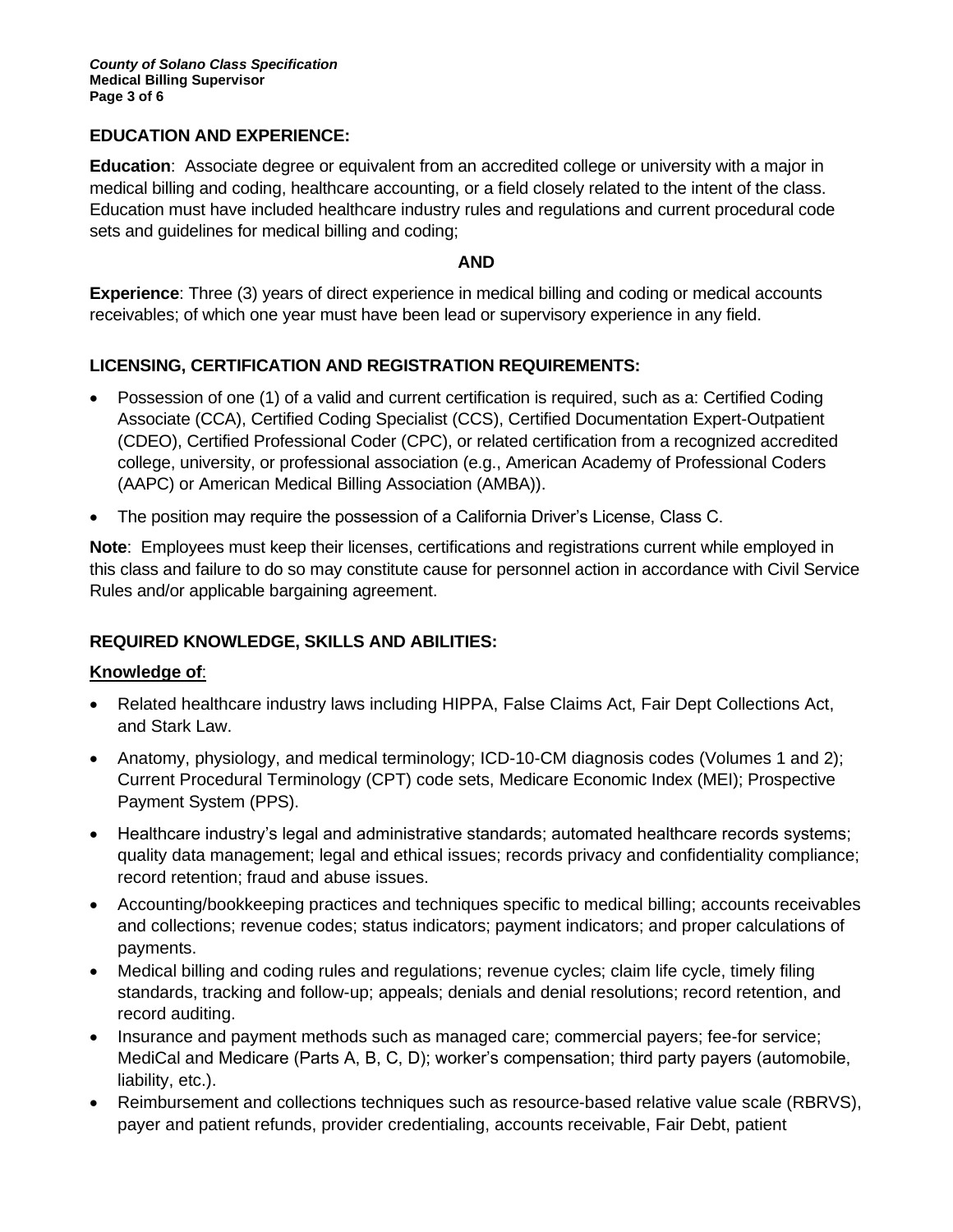statements and dismissals; collection agencies; payment plans; pre-authorizations, claim editing tools.

- Standard and accepted principles and practices of supervision, leadership, motivation, team building, organization, training, and conflict resolution.
- English composition, spelling, grammar, vocabulary, and punctuation for both written and oral communications; formats for various written and narrative communications such as business correspondence, appeal letters, policies, procedures, and reports.
- Mathematics for developing, preparing and completing numerical, budgetary, and/statistical reports.
- Standard office procedures, practices, equipment, personal computers, and software.

### **Skills and/or Ability to**:

- Assign accurate medical codes for diagnoses, procedures, and services performed in outpatient settings (i.e., emergency department visits, outpatient clinic visits, same day surgeries, diagnostic testing [radiology and laboratory], and outpatient therapies [physical therapy, occupational therapy, speech therapy, and chemotherapy].
- Maintain confidentiality of patient information and records.
- Supervise, evaluate, train, and develop staff; organize and prioritize unit's work assignments.
- Understand unit's objectives in relation to departmental goals and procedures.
- Evaluate unusual situations and resolve them through application of departmental/program policies and procedures.
- Research laws, regulations, procedures and professional and technical reference materials; evaluate new and changed data; project consequences on unit operations; make recommendations for procedural changes; and provide input into new and/or revised policies and procedures.
- Manage a variety of work projects simultaneous, carrying them through to successful completion.
- Gather and analyze statistical data and prepare comprehensive statistical reports.
- Communicate information and ideas clearly and concisely, both orally and in writing through a variety of communiqués including letters, reports, and documents.
- Use modern office equipment including computers and related software applications; work with automated patient accounting and billing systems.
- Establish and maintain effective working relationships with those contacted in the performance of required duties; demonstrate tact and diplomacy.

### **PHYSICAL REQUIREMENTS:**

• Mobility and Dexterity: Positions in this class typically require stooping, kneeling, reaching, occasional standing, occasional walking, pushing, pulling, fingering, grasping, feeling (i.e. sense of touch), and repetitive motion.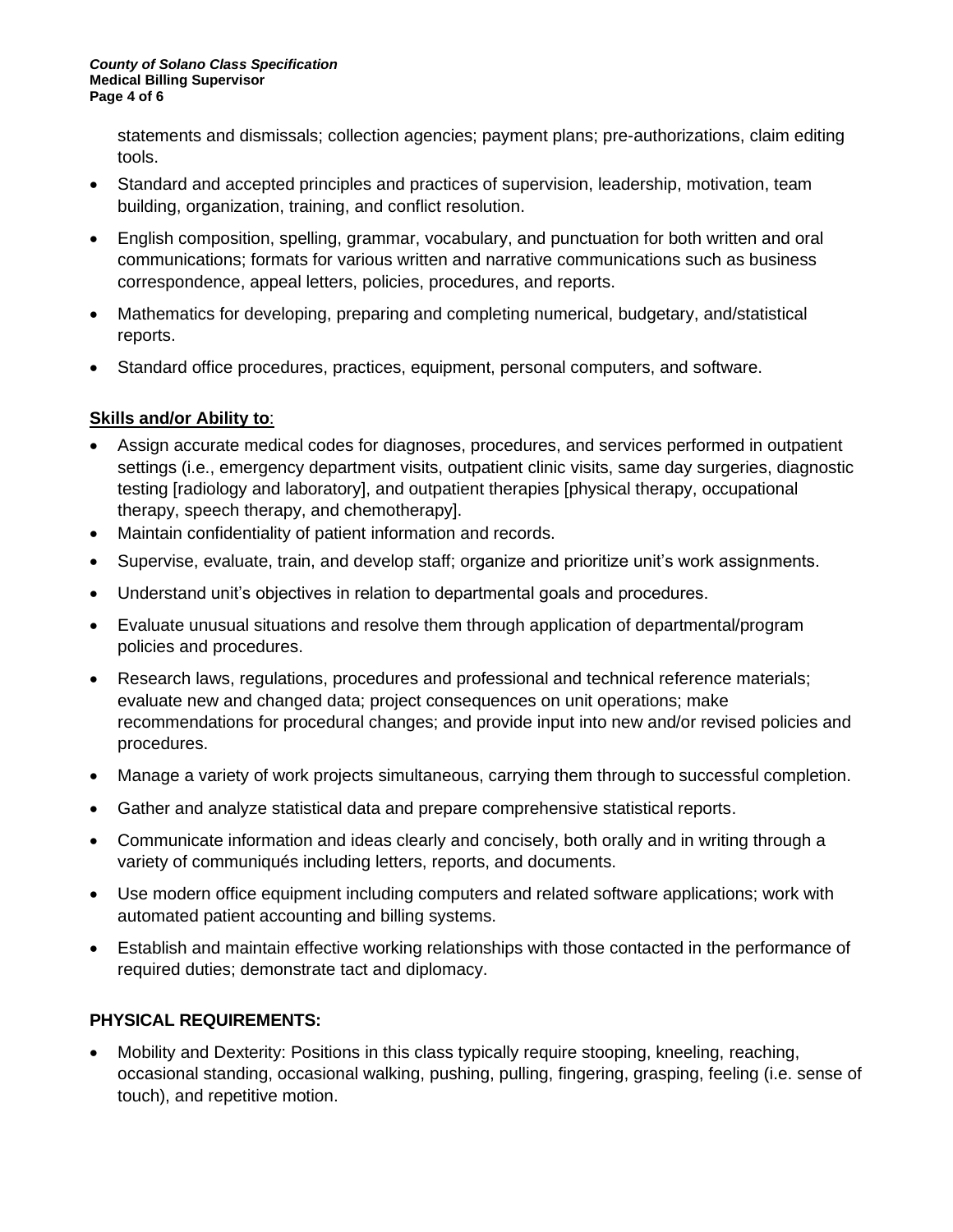#### *County of Solano Class Specification* **Medical Billing Supervisor Page 5 of 6**

- Lifting, Carrying, Pushing and Pulling: Employees in this class exert up to 10 pounds of force occasionally and/or a negligible amount of force frequently or constantly to lift, carry, push, pull or otherwise move objects;
- Vision: Positions in this class require the employee to have close visual acuity, with or without correction, to prepare and analyze data and figures, transcribe, view a computer screen, read, etc. Positions in this class may also require employees to have depth perception in order to operate a motor vehicle.
- Hearing/Talking: Positions in this class require the employee to perceive the nature of sounds at normal speaking levels with or without correction and can receive detailed information through oral communication. Positions in this class require the employee to express or exchange ideas by means of the spoken word.

#### **WORKING CONDITIONS:**

• Office Work: Employees in this class will most often be working in an office setting.

### **OTHER REQUIREMENTS:**

- Background Checks: The County may conduct a background check and a reference check on candidates prior to appointment to a position within this class. The background check may include the State of California Department of Justice, the Federal Bureau of Investigation (FBI), the Child Abuse Central Index (CACI), and criminal checks in any City/County where the applicant has lived, worked or gone to school.
- Independent Travel: Incumbents may be required to travel independent, for example, to perform work at other sites, to attend meetings with County employees, and/or to attend meeting or trainings with outside companies, vendors or organizations.
- Hours of Work: Incumbents may be required to work weekends, holidays, irregular hours, on-call, and after normal business hours.
- Drug Testing: Candidates for positions in this class and employees in this class will be subject to Pre-Employment, Reasonable Suspicion, Post Accident, Return-To-Duty and Follow-Up drug testing in accordance with the Solano County Alcohol and Drug Free Workplace Policy.
- Child Abuse Reporting: Selectees for employment must, as a condition of employment, sign a statement agreeing to comply with Section 11166 of the California Penal Code relating to child abuse reporting.
- Elder Abuse Reporting: Selectees for employment must, as a condition of employment, sign a statement agreeing to comply with Section 15630 of the California Welfare and Institutions Code relating to elder abuse reporting.
- Language Proficiency: Some positions allocated to this class will require the applicant to speak, read and write in a language other than English.